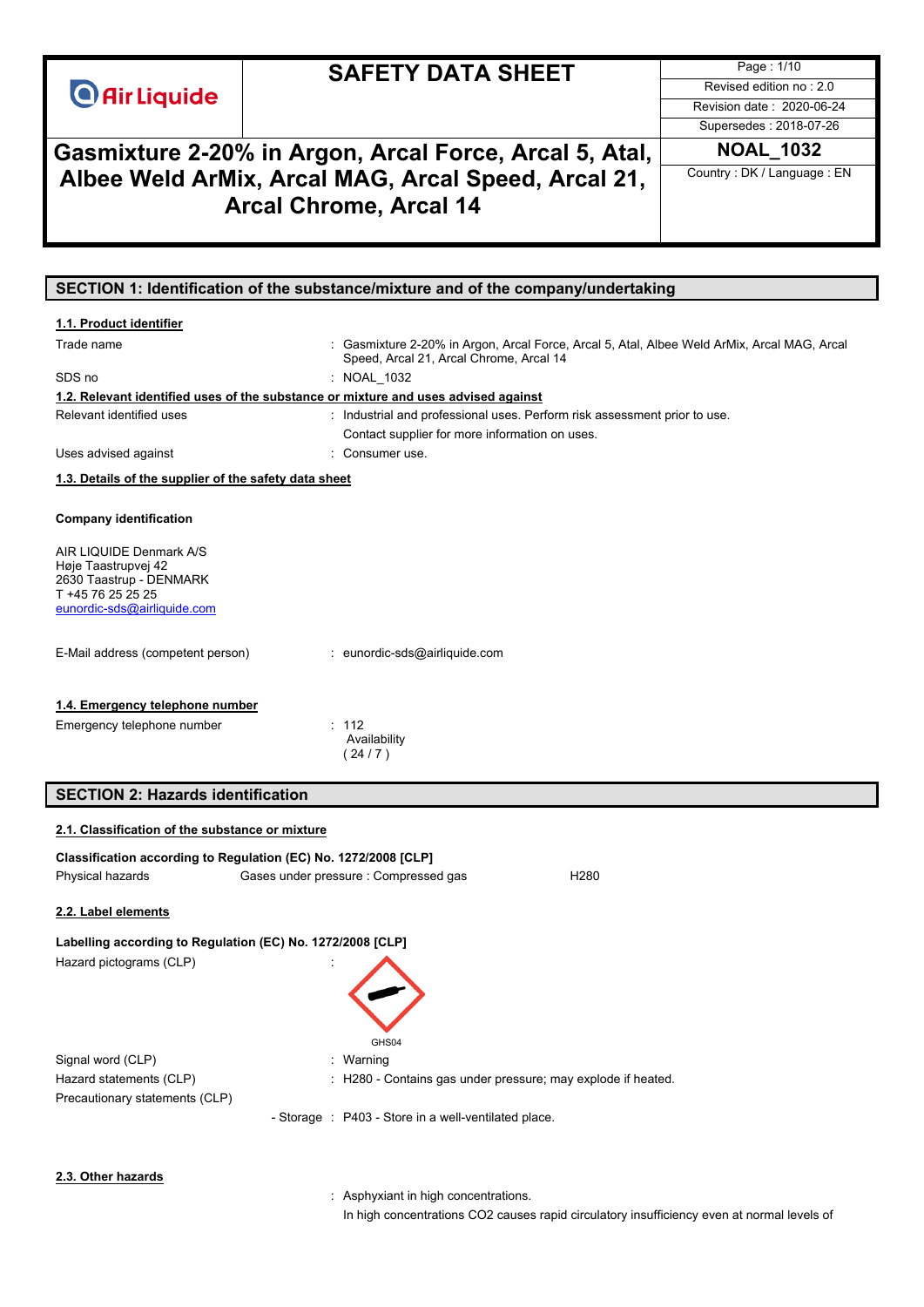## **SAFETY DATA SHEET**

Page : 2/10 Revised edition no : 2.0 Revision date : 2020-06-24

## Supersedes : 2018-07-26

## **Gasmixture 2-20% in Argon, Arcal Force, Arcal 5, Atal, NOAL\_1032 Albee Weld ArMix, Arcal MAG, Arcal Speed, Arcal 21, Arcal Chrome, Arcal 14**

Country : DK / Language : EN

oxygen concentration. Symptoms are headache, nausea and vomiting, which may lead to unconsciousness and death.

#### **SECTION 3: Composition/information on ingredients**

#### : Not established. **3.1. Substances**

#### **3.2. Mixtures**

| Name           | <b>Product identifier</b>                                                    | Composition<br>[V-%]: | <b>Classification according to</b><br><b>Regulation (EC) No. 1272/2008</b><br>[CLP] |
|----------------|------------------------------------------------------------------------------|-----------------------|-------------------------------------------------------------------------------------|
| Argon          | (CAS-No.) 7440-37-1<br>(EC-No.) 231-147-0<br>(EC Index-No.)<br>(REACH-no) *1 | 80                    | Press. Gas (Comp.), H280                                                            |
| Carbon dioxide | (CAS-No.) 124-38-9<br>(EC-No.) 204-696-9<br>(EC Index-No.)<br>(REACH-no) *1  | 20                    | Press. Gas (Liq.), H280                                                             |

Full text of H-statements: see section 16

*Contains no other components or impurities which will influence the classification of the product.*

*\*1: Listed in Annex IV / V REACH, exempted from registration.*

*\*2: Registration deadline not expired.*

*\*3: Registration not required: Substance manufactured or imported < 1t/y.*

#### **SECTION 4: First aid measures**

#### **4.1. Description of first aid measures**

| - Inhalation                                                                    | : Allow affected person to breathe fresh air.                                                                                                                                                  |
|---------------------------------------------------------------------------------|------------------------------------------------------------------------------------------------------------------------------------------------------------------------------------------------|
|                                                                                 | Allow the victim to rest.                                                                                                                                                                      |
|                                                                                 | Remove victim to uncontaminated area wearing self contained breathing apparatus. Keep<br>victim warm and rested. Call a doctor. Perform cardiopulmonary resuscitation if breathing<br>stopped. |
| - Skin contact                                                                  | : Remove affected clothing and wash all exposed skin area with mild soap and water, followed<br>by warm water rinse.                                                                           |
| - Eye contact                                                                   | : Rinse immediately with plenty of water.                                                                                                                                                      |
|                                                                                 | Obtain medical attention if pain, blinking or redness persists.                                                                                                                                |
| - Ingestion                                                                     | $:$ Rinse mouth.                                                                                                                                                                               |
|                                                                                 | Do NOT induce vomiting.                                                                                                                                                                        |
|                                                                                 | Obtain emergency medical attention.                                                                                                                                                            |
|                                                                                 | Ingestion is not considered a potential route of exposure.                                                                                                                                     |
| 4.2. Most important symptoms and effects, both acute and delayed                |                                                                                                                                                                                                |
|                                                                                 | : In high concentrations may cause asphyxiation. Symptoms may include loss of<br>mobility/consciousness. Victim may not be aware of asphyxiation.                                              |
|                                                                                 | Refer to section 11.                                                                                                                                                                           |
| 4.3. Indication of any immediate medical attention and special treatment needed |                                                                                                                                                                                                |

: None.

#### **SECTION 5: Firefighting measures**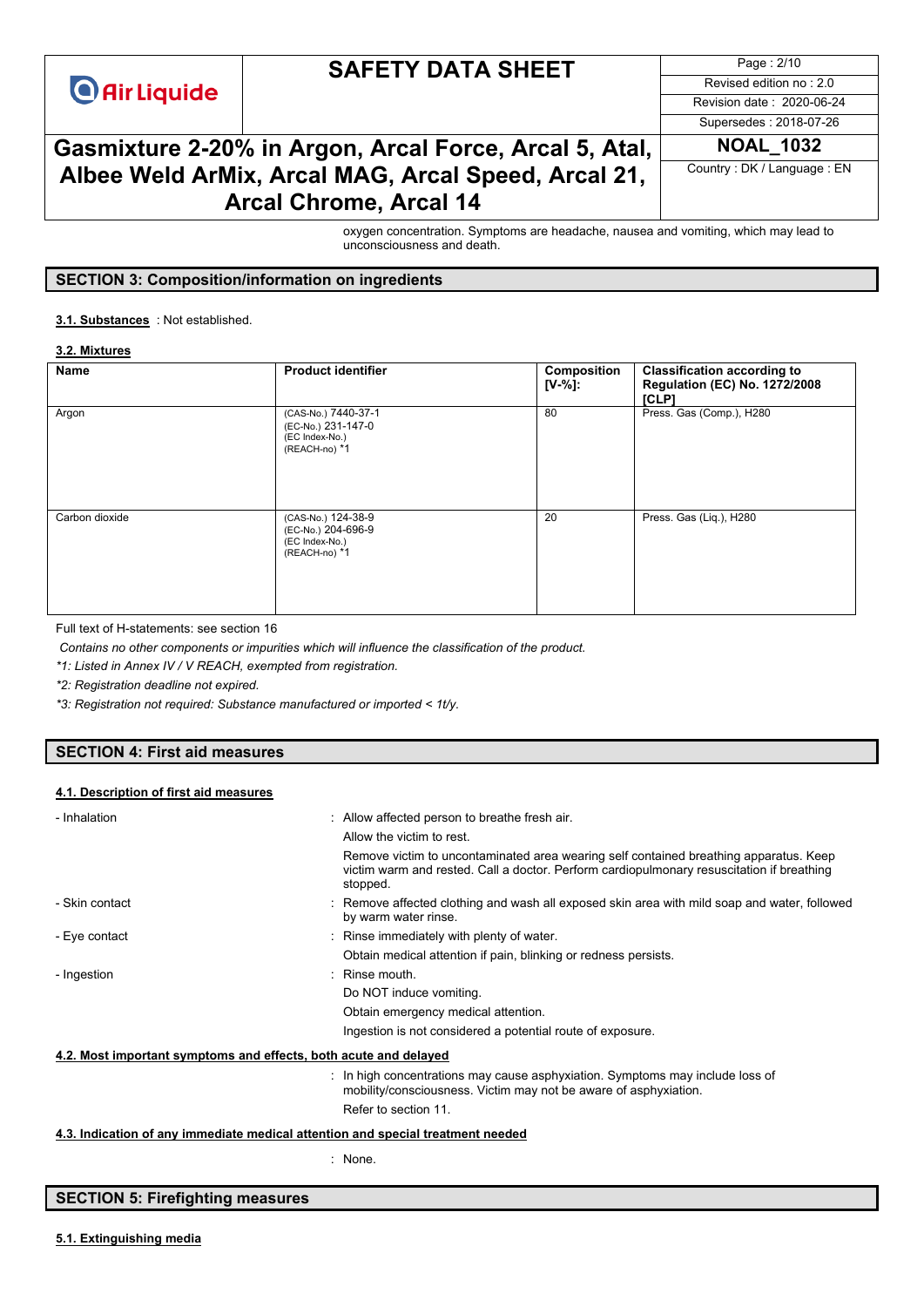# **SAFETY DATA SHEET**

Page : 3/10 Revised edition no : 2.0 Revision date : 2020-06-24

Supersedes : 2018-07-26

## **Gasmixture 2-20% in Argon, Arcal Force, Arcal 5, Atal, NOAL\_1032 Albee Weld ArMix, Arcal MAG, Arcal Speed, Arcal 21, Arcal Chrome, Arcal 14**

Country : DK / Language : EN

| - Suitable extinguishing media                             | $:$ Foam.<br>Dry powder.                                                                                                                                                                                                                                                                                        |
|------------------------------------------------------------|-----------------------------------------------------------------------------------------------------------------------------------------------------------------------------------------------------------------------------------------------------------------------------------------------------------------|
|                                                            | Carbon dioxide.                                                                                                                                                                                                                                                                                                 |
|                                                            | Water spray.                                                                                                                                                                                                                                                                                                    |
|                                                            | Sand.                                                                                                                                                                                                                                                                                                           |
| - Unsuitable extinguishing media                           | Do not use a heavy water stream.                                                                                                                                                                                                                                                                                |
|                                                            | Do not use water jet to extinguish.                                                                                                                                                                                                                                                                             |
| 5.2. Special hazards arising from the substance or mixture |                                                                                                                                                                                                                                                                                                                 |
| Specific hazards                                           | Exposure to fire may cause containers to rupture/explode.                                                                                                                                                                                                                                                       |
| Hazardous combustion products                              | : None.                                                                                                                                                                                                                                                                                                         |
| 5.3. Advice for firefighters                               |                                                                                                                                                                                                                                                                                                                 |
| Specific methods                                           | Use fire control measures appropriate for the surrounding fire. Exposure to fire and heat<br>radiation may cause gas receptacles to rupture. Cool endangered receptacles with water spray<br>jet from a protected position. Prevent water used in emergency cases from entering sewers and<br>drainage systems. |
|                                                            | If possible, stop flow of product.                                                                                                                                                                                                                                                                              |
|                                                            | Use water spray or fog to knock down fire fumes if possible.                                                                                                                                                                                                                                                    |
|                                                            | Move containers away from the fire area if this can be done without risk.                                                                                                                                                                                                                                       |
| Special protective equipment for fire fighters             | : In confined space use self-contained breathing apparatus.                                                                                                                                                                                                                                                     |
|                                                            | Standard protective clothing and equipment (Self Contained Breathing Apparatus) for fire<br>fighters.                                                                                                                                                                                                           |
|                                                            | Standard EN 137 - Self-contained open-circuit compressed air breathing apparatus with full<br>face mask.                                                                                                                                                                                                        |
|                                                            | Standard EN 469 - Protective clothing for firefighters. Standard - EN 659: Protective gloves for<br>firefighters.                                                                                                                                                                                               |
|                                                            |                                                                                                                                                                                                                                                                                                                 |

#### **SECTION 6: Accidental release measures**

#### **6.1. Personal precautions, protective equipment and emergency procedures**

|                                                           | : Try to stop release.                                                                                         |
|-----------------------------------------------------------|----------------------------------------------------------------------------------------------------------------|
|                                                           | Evacuate area.                                                                                                 |
|                                                           | Wear self-contained breathing apparatus when entering area unless atmosphere is proved to<br>be safe.          |
|                                                           | Ensure adequate air ventilation.                                                                               |
|                                                           | Prevent from entering sewers, basements and workpits, or any place where its accumulation<br>can be dangerous. |
|                                                           | Act in accordance with local emergency plan.                                                                   |
|                                                           | Stay upwind.                                                                                                   |
|                                                           | Oxygen detectors should be used when asphyxiating gases may be released.                                       |
| 6.2. Environmental precautions                            |                                                                                                                |
|                                                           | : Prevent entry to sewers and public waters.                                                                   |
|                                                           | Notify authorities if liquid enters sewers or public waters.                                                   |
|                                                           | Try to stop release.                                                                                           |
| 6.3. Methods and material for containment and cleaning up |                                                                                                                |
|                                                           | : Ventilate area.                                                                                              |
| 6.4. Reference to other sections                          |                                                                                                                |
|                                                           | : See Heading 8.                                                                                               |
|                                                           | Exposure controls and personal protection.                                                                     |
|                                                           | See also sections 8 and 13.                                                                                    |
|                                                           |                                                                                                                |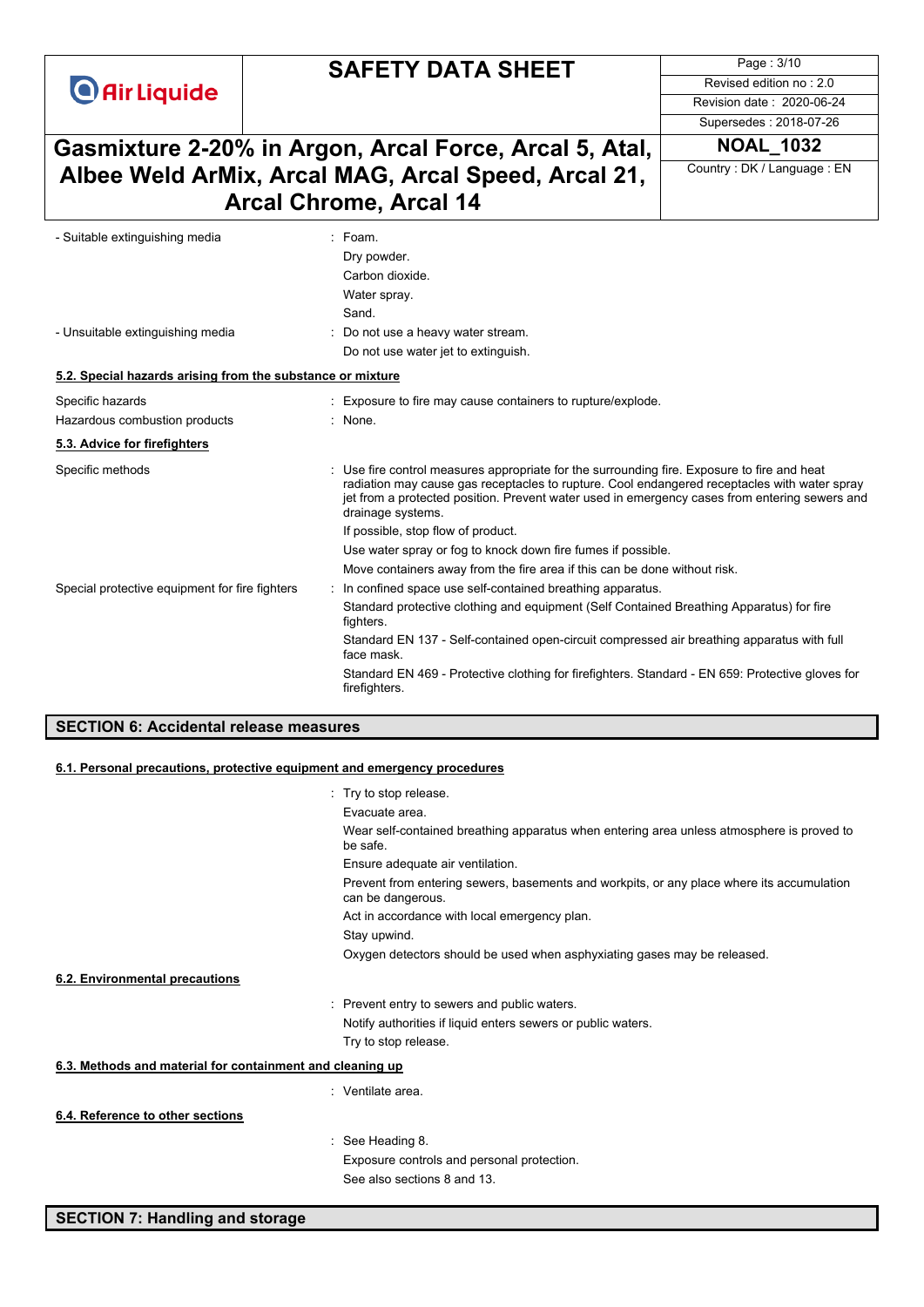# **SAFETY DATA SHEET**

Page : 4/10 Revised edition no : 2.0 Revision date : 2020-06-24

Supersedes : 2018-07-26

# **Gasmixture 2-20% in Argon, Arcal Force, Arcal 5, Atal, NOAL\_1032 Albee Weld ArMix, Arcal MAG, Arcal Speed, Arcal 21, Arcal Chrome, Arcal 14**

Country : DK / Language : EN

#### **7.1. Precautions for safe handling**

| Safe use of the product                                           | The product must be handled in accordance with good industrial hygiene and safety<br>procedures.                                                                 |
|-------------------------------------------------------------------|------------------------------------------------------------------------------------------------------------------------------------------------------------------|
|                                                                   | Only experienced and properly instructed persons should handle gases under pressure.                                                                             |
|                                                                   | Consider pressure relief device(s) in gas installations.                                                                                                         |
|                                                                   | Ensure the complete gas system was (or is regularily) checked for leaks before use.                                                                              |
|                                                                   | Do not smoke while handling product.                                                                                                                             |
|                                                                   | Use only properly specified equipment which is suitable for this product, its supply pressure and<br>temperature. Contact your gas supplier if in doubt.         |
|                                                                   | Avoid suck back of water, acid and alkalis.                                                                                                                      |
|                                                                   | Do not breathe gas.                                                                                                                                              |
|                                                                   | Avoid release of product into atmosphere.                                                                                                                        |
| Safe handling of the gas receptacle                               | Refer to supplier's container handling instructions.                                                                                                             |
|                                                                   | Do not allow backfeed into the container.                                                                                                                        |
|                                                                   | Protect cylinders from physical damage; do not drag, roll, slide or drop.                                                                                        |
|                                                                   | When moving cylinders, even for short distances, use a cart (trolley, hand truck, etc.) designed<br>to transport cylinders.                                      |
|                                                                   | Leave valve protection caps in place until the container has been secured against either a wall<br>or bench or placed in a container stand and is ready for use. |
|                                                                   | If user experiences any difficulty operating valve discontinue use and contact supplier.                                                                         |
|                                                                   | Never attempt to repair or modify container valves or safety relief devices.                                                                                     |
|                                                                   | Damaged valves should be reported immediately to the supplier.                                                                                                   |
|                                                                   | Keep container valve outlets clean and free from contaminants particularly oil and water.                                                                        |
|                                                                   | Replace valve outlet caps or plugs and container caps where supplied as soon as container is<br>disconnected from equipment.                                     |
|                                                                   | Close container valve after each use and when empty, even if still connected to equipment.                                                                       |
|                                                                   | Never attempt to transfer gases from one cylinder/container to another.                                                                                          |
|                                                                   | Never use direct flame or electrical heating devices to raise the pressure of a container.                                                                       |
|                                                                   | Do not remove or deface labels provided by the supplier for the identification of the content of<br>the container.                                               |
|                                                                   | Suck back of water into the container must be prevented.                                                                                                         |
|                                                                   | Open valve slowly to avoid pressure shock.                                                                                                                       |
| 7.2. Conditions for safe storage, including any incompatibilities |                                                                                                                                                                  |
|                                                                   | Observe all regulations and local requirements regarding storage of containers.                                                                                  |
|                                                                   | Containers should not be stored in conditions likely to encourage corrosion.                                                                                     |
|                                                                   | Container valve guards or caps should be in place.                                                                                                               |
|                                                                   | Containers should be stored in the vertical position and properly secured to prevent them from<br>falling over.                                                  |
|                                                                   | Stored containers should be periodically checked for general condition and leakage.                                                                              |
|                                                                   | Keep container below 50°C in a well ventilated place.                                                                                                            |
|                                                                   | Store containers in location free from fire risk and away from sources of heat and ignition.                                                                     |
|                                                                   | Keep away from combustible materials.                                                                                                                            |

# **7.3. Specific end use(s)**

: None.

### **SECTION 8: Exposure controls/personal protection**

#### **8.1. Control parameters**

#### **Carbon dioxide (124-38-9)**

| OEL: Occupational Exposure Limits |                                         |                        |  |  |  |
|-----------------------------------|-----------------------------------------|------------------------|--|--|--|
| EU                                | TWA IOELV (EU) 8 h [mg/m <sup>3</sup> ] | 9000 mg/m <sup>3</sup> |  |  |  |
|                                   | TWA IOELV (EU) 8 h [ppm]                | 5000 ppm               |  |  |  |
| Denmark                           | TWA (DK) OEL 8h $\text{[mq/m$^3]}$      | 9000 mg/m <sup>3</sup> |  |  |  |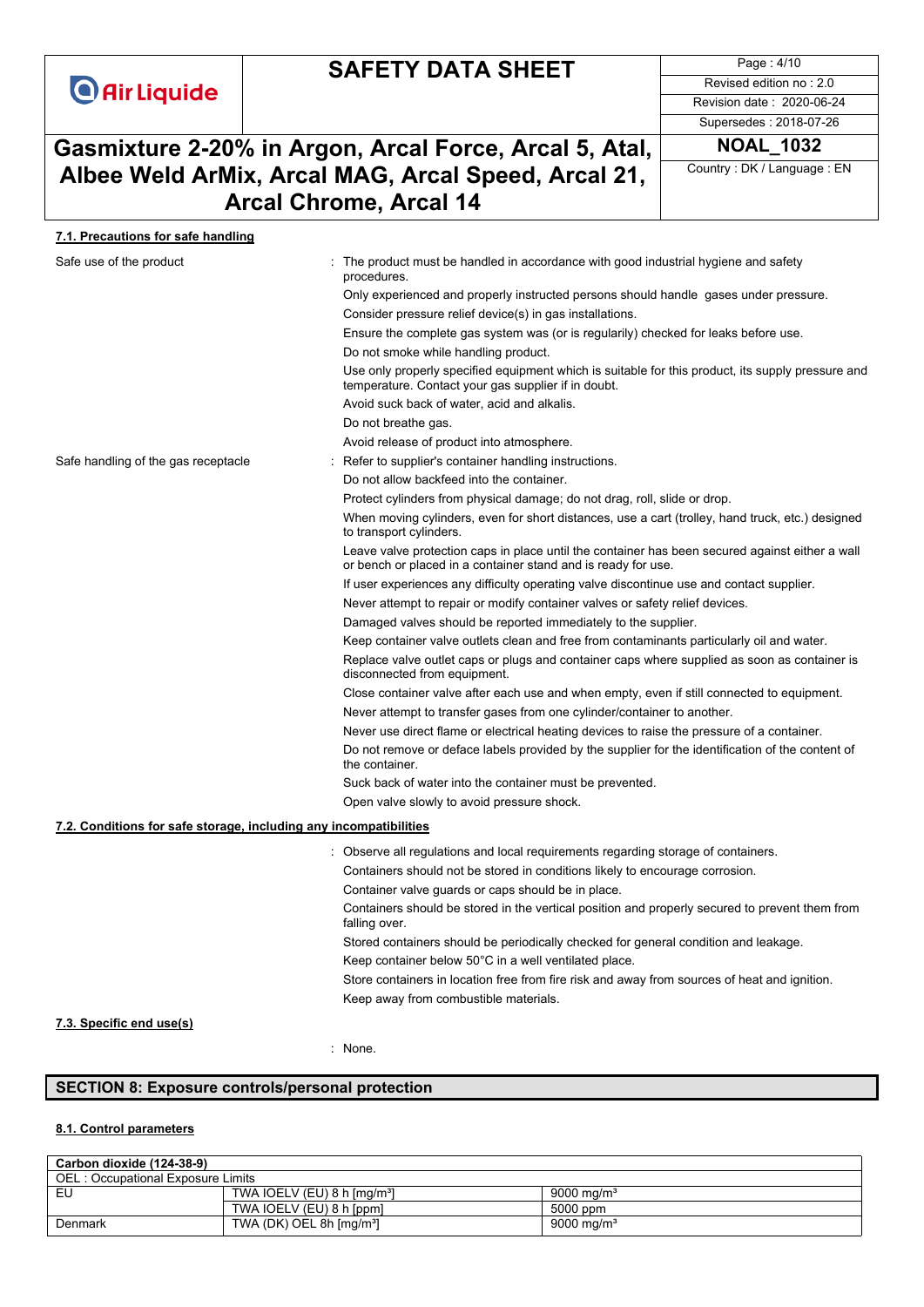## **SAFETY DATA SHEET**

Page : 5/10 Revised edition no : 2.0 Revision date : 2020-06-24

Supersedes : 2018-07-26

## **Gasmixture 2-20% in Argon, Arcal Force, Arcal 5, Atal, NOAL\_1032 Albee Weld ArMix, Arcal MAG, Arcal Speed, Arcal 21, Arcal Chrome, Arcal 14**

Country : DK / Language : EN

| TWA (DK) OEL 8h [ppm] | 5000 ppm                                      |
|-----------------------|-----------------------------------------------|
| Anmærkninger (DK)     | E (betyder, at stoffet har en EF-grænseværdi) |

DNEL (Derived-No Effect Level) : No data available.

PNEC (Predicted No-Effect Concentration) : No data available.

#### **8.2. Exposure controls**

| 8.2.1. Appropriate engineering controls                                   |                                                                                                                                                                                                                                                                                                                                                                                                                                                                                                                                                                                                                                                                                                                                      |
|---------------------------------------------------------------------------|--------------------------------------------------------------------------------------------------------------------------------------------------------------------------------------------------------------------------------------------------------------------------------------------------------------------------------------------------------------------------------------------------------------------------------------------------------------------------------------------------------------------------------------------------------------------------------------------------------------------------------------------------------------------------------------------------------------------------------------|
|                                                                           | : Provide adequate general and local exhaust ventilation.                                                                                                                                                                                                                                                                                                                                                                                                                                                                                                                                                                                                                                                                            |
|                                                                           | Systems under pressure should be regularily checked for leakages.                                                                                                                                                                                                                                                                                                                                                                                                                                                                                                                                                                                                                                                                    |
|                                                                           | Ensure exposure is below occupational exposure limits (where available).                                                                                                                                                                                                                                                                                                                                                                                                                                                                                                                                                                                                                                                             |
|                                                                           | Oxygen detectors should be used when asphyxiating gases may be released.                                                                                                                                                                                                                                                                                                                                                                                                                                                                                                                                                                                                                                                             |
|                                                                           | Consider the use of a work permit system e.g. for maintenance activities.                                                                                                                                                                                                                                                                                                                                                                                                                                                                                                                                                                                                                                                            |
| 8.2.2. Individual protection measures, e.g. personal protective equipment |                                                                                                                                                                                                                                                                                                                                                                                                                                                                                                                                                                                                                                                                                                                                      |
|                                                                           | : A risk assessment should be conducted and documented in each work area to assess the risks<br>related to the use of the product and to select the PPE that matches the relevant risk. The<br>following recommendations should be considered:<br>PPE compliant to the recommended EN/ISO standards should be selected.                                                                                                                                                                                                                                                                                                                                                                                                              |
| • Eye/face protection                                                     | Chemical goggles or safety glasses.<br>Standard EN 166 - Personal eve-protection - specifications.                                                                                                                                                                                                                                                                                                                                                                                                                                                                                                                                                                                                                                   |
| • Skin protection                                                         |                                                                                                                                                                                                                                                                                                                                                                                                                                                                                                                                                                                                                                                                                                                                      |
| - Hand protection                                                         | : Wear working gloves when handling gas containers.                                                                                                                                                                                                                                                                                                                                                                                                                                                                                                                                                                                                                                                                                  |
|                                                                           | Wear protective gloves.                                                                                                                                                                                                                                                                                                                                                                                                                                                                                                                                                                                                                                                                                                              |
|                                                                           | Standard EN 388 - Protective gloves against mechanical risk.                                                                                                                                                                                                                                                                                                                                                                                                                                                                                                                                                                                                                                                                         |
| - Other                                                                   | Do not eat, drink or smoke during use.<br>Wear safety shoes while handling containers.<br>Standard EN ISO 20345 - Personal protective equipment - Safety footwear.                                                                                                                                                                                                                                                                                                                                                                                                                                                                                                                                                                   |
| • Respiratory protection                                                  | Gas filters may be used if all surrounding conditions e.g. type and concentration of the<br>contaminant(s) and duration of use are known.<br>Wear appropriate mask.<br>Use gas filters with full face mask, where exposure limits may be exceeded for a short-term<br>period, e.g. connecting or disconnecting containers.<br>Gas filters do not protect against oxygen deficiency.<br>Self contained breathing apparatus (SCBA) or positive pressure airline with mask are to be<br>used in oxygen-deficient atmospheres.<br>Standard EN 14387 - Gas filter(s), combined filter(s) and standard EN136, full face masks.<br>Standard EN 137 - Self-contained open-circuit compressed air breathing apparatus with full<br>face mask. |
| • Thermal hazards                                                         | None in addition to the above sections.                                                                                                                                                                                                                                                                                                                                                                                                                                                                                                                                                                                                                                                                                              |
|                                                                           |                                                                                                                                                                                                                                                                                                                                                                                                                                                                                                                                                                                                                                                                                                                                      |

#### **8.2.3. Environmental exposure controls**

: None necessary.

#### **SECTION 9: Physical and chemical properties**

#### **9.1. Information on basic physical and chemical properties**

| : Gas.                                                                  |
|-------------------------------------------------------------------------|
| : Colourless                                                            |
| : characteristic                                                        |
| : Odour threshold is subjective and inadequate to warn of overexposure. |
| : Not applicable for gases and gas mixtures.                            |
| : Not applicable for gas mixtures.                                      |
|                                                                         |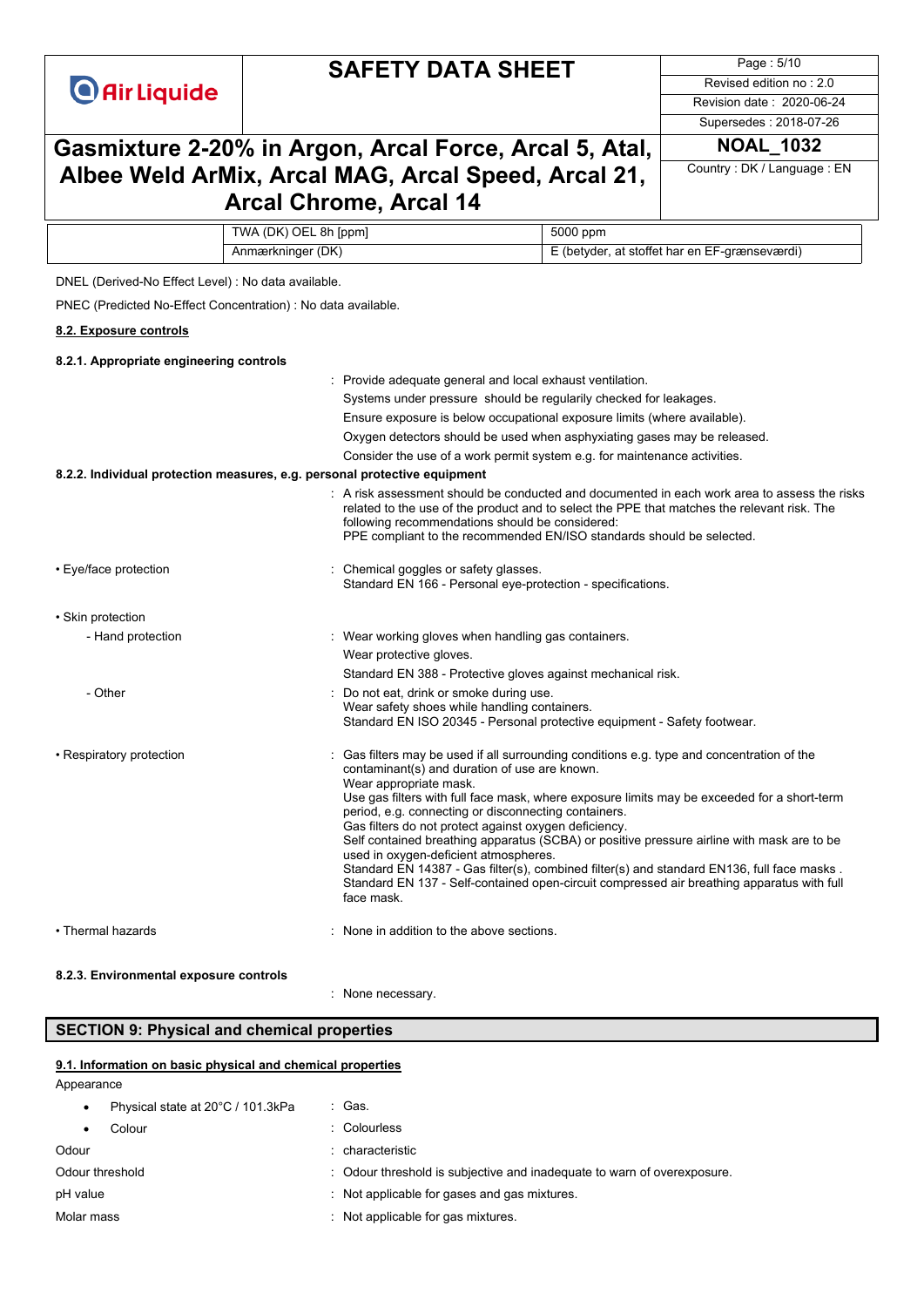## **SAFETY DATA SHEET**

Page : 6/10 Revised edition no : 2.0 Revision date : 2020-06-24

Supersedes : 2018-07-26

## **Gasmixture 2-20% in Argon, Arcal Force, Arcal 5, Atal, NOAL\_1032 Albee Weld ArMix, Arcal MAG, Arcal Speed, Arcal 21, Arcal Chrome, Arcal 14**

Country : DK / Language : EN

| Melting point                                   | : Not applicable for gas mixtures.                                                                                         |  |
|-------------------------------------------------|----------------------------------------------------------------------------------------------------------------------------|--|
| Boiling point                                   | : Not applicable for gas mixtures.                                                                                         |  |
| Flash point                                     | : Not applicable for gases and gas mixtures.                                                                               |  |
| Evaporation rate (ether=1)                      | : Not applicable for gases and gas mixtures.                                                                               |  |
| Flammability range                              | : Non flammable.                                                                                                           |  |
| Vapour pressure [20°C]                          | : Not applicable.                                                                                                          |  |
| Vapour pressure [50°C]                          | : Not applicable.                                                                                                          |  |
| Relative density, gas (air=1)                   | : Heavier than air.                                                                                                        |  |
| Solubility in water                             | Solubility in water of component(s) of the mixture :<br>• Argon: 67.3 mg/l • Carbon dioxide: 2000 mg/l Completely soluble. |  |
| Partition coefficient n-octanol/water [log Kow] | : Not applicable for gas mixtures.                                                                                         |  |
| Auto-ignition temperature                       | : Non flammable.                                                                                                           |  |
| Decomposition point [°C]                        | $:$ Not applicable.                                                                                                        |  |
| Viscosity [20°C]                                | : No reliable data available.                                                                                              |  |
| <b>Explosive Properties</b>                     | : Not applicable.                                                                                                          |  |
| <b>Oxidising Properties</b>                     | : Not applicable.                                                                                                          |  |
| 9.2. Other information                          |                                                                                                                            |  |
| Other data                                      | Gas/vapour heavier than air. May accumulate in confined spaces, particularly at or below<br>ground level.                  |  |

## **SECTION 10: Stability and reactivity** : No reactivity hazard other than the effects described in sub-sections below. : Not established. : Not established. : Direct sunlight. Extremely high or low temperatures. Avoid moisture in installation systems. : Strong acids. Strong bases. For additional information on compatibility refer to ISO 11114. : fume. Carbon monoxide. Carbon dioxide. **SECTION 11: Toxicological information 10.1. Reactivity 10.2. Chemical stability 10.3. Possibility of hazardous reactions 10.4. Conditions to avoid 10.5. Incompatible materials 10.6. Hazardous decomposition products**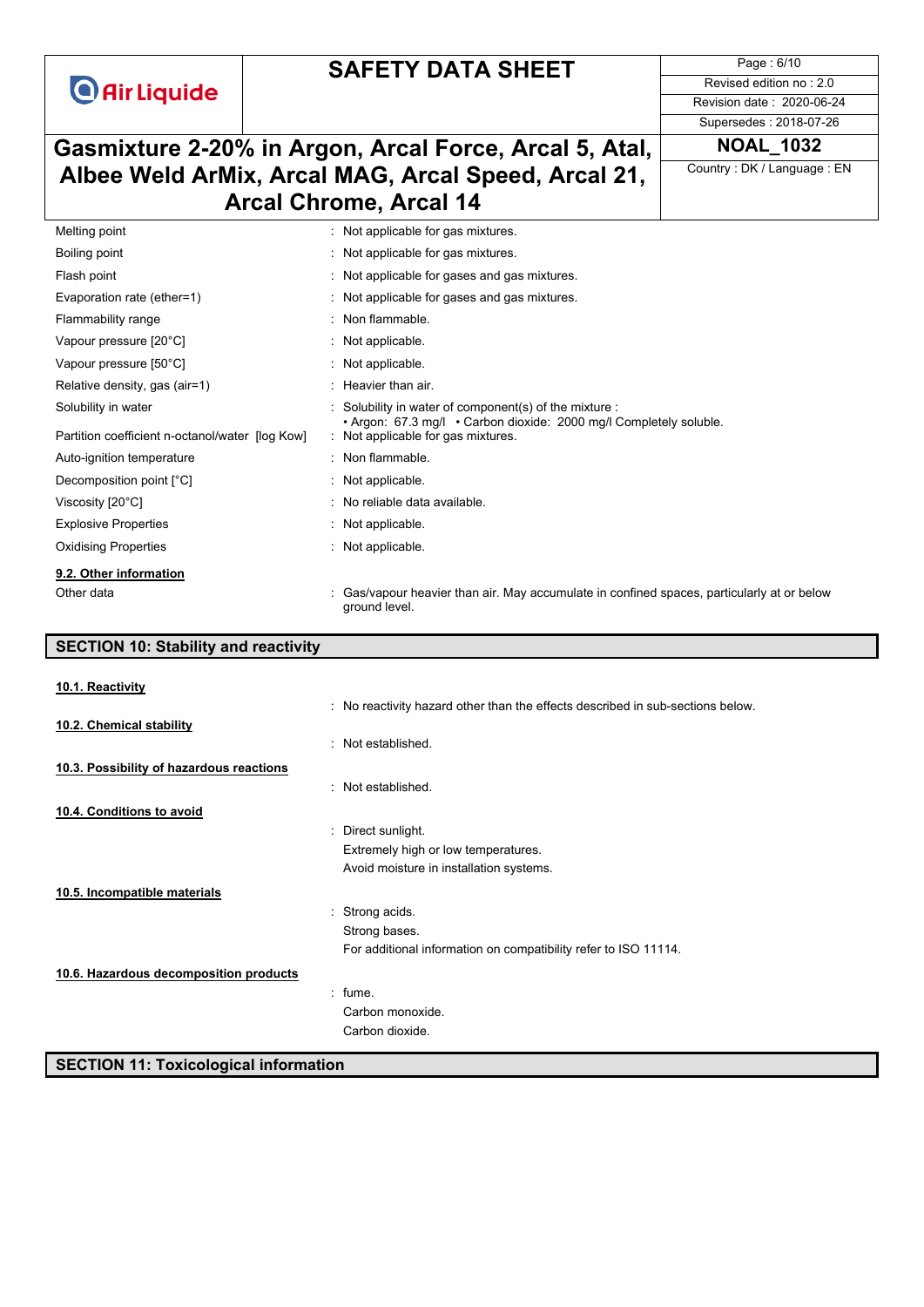## **SAFETY DATA SHEET**

Page : 7/10 Revised edition no : 2.0 Revision date : 2020-06-24

## **Gasmixture 2-20% in Argon, Arcal Force, Arcal 5, Atal, NOAL\_1032 Albee Weld ArMix, Arcal MAG, Arcal Speed, Arcal 21, Arcal Chrome, Arcal 14**

Supersedes : 2018-07-26

Country : DK / Language : EN

# **11.1. Information on toxicological effects**

| Acute toxicity | Toxicological effects not expected from this product if occupational exposure limit values are |
|----------------|------------------------------------------------------------------------------------------------|
|                | not exceeded.                                                                                  |

Unlike simple asphyxiants, carbon dioxide has the ability to cause death even when normal oxygen levels (20-21%) are maintained. 5% CO2 has been found to act synergistically to increase the toxicity of certain other gases (CO, NO2). CO2 has been shown to enhance the production of carboxy- or met-hemoglobin by these gases possibly due to carbon dioxide's stimulatory effects on the respiratory and circulatory systems.

For more information, see 'EIGA Safety Info 24: Carbon Dioxide, Physiological Hazards' at www.eiga.eu.

criteria are not met.

| Skin corrosion/irritation                              | : No known effects from this product.                                        |
|--------------------------------------------------------|------------------------------------------------------------------------------|
| Serious eye damage/irritation                          | : No known effects from this product.                                        |
| Respiratory or skin sensitisation                      | : No known effects from this product.                                        |
| Germ cell mutagenicity                                 | : No known effects from this product.                                        |
| Carcinogenicity                                        | : No known effects from this product.                                        |
| <b>Reproductive toxicity</b>                           | : No known effects from this product.<br>No known effects from this product. |
| <b>STOT-single exposure</b>                            | : No known effects from this product.                                        |
| <b>STOT-repeated exposure</b>                          | : No known effects from this product.                                        |
| <b>Aspiration hazard</b>                               | : Not applicable for gases and gas mixtures.                                 |
| Potential adverse human health effects and<br>symptoms | : Based on available data, the classification                                |

#### **SECTION 12: Ecological information**

#### **12.1. Toxicity**

| Assessment                                                 | : No ecological damage caused by this product.                                                                                  |
|------------------------------------------------------------|---------------------------------------------------------------------------------------------------------------------------------|
| EC50 48h - Daphnia magna [mg/l]<br>EC50 72h - Algae [mg/l] | : No data available.<br>No data available.                                                                                      |
| LC50 96 h - Fish [mg/l]                                    | : No data available.                                                                                                            |
| 12.2. Persistence and degradability                        |                                                                                                                                 |
| Assessment                                                 | : Not established.                                                                                                              |
| 12.3. Bioaccumulative potential                            |                                                                                                                                 |
| Assessment                                                 | : Not established.                                                                                                              |
| 12.4. Mobility in soil                                     |                                                                                                                                 |
| Assessment                                                 | Because of its high volatility, the product is unlikely to cause ground or water pollution.<br>Partition into soil is unlikely. |
| 12.5. Results of PBT and vPvB assessment                   |                                                                                                                                 |
| Assessment                                                 | : Not classified as PBT or vPvB.                                                                                                |
| 12.6. Other adverse effects                                |                                                                                                                                 |
| Other adverse effects                                      | : No known effects from this product.                                                                                           |
| Effect on the ozone layer                                  | : None.                                                                                                                         |
| Effect on global warming                                   | : Contains greenhouse gas(es).                                                                                                  |

#### **SECTION 13: Disposal considerations**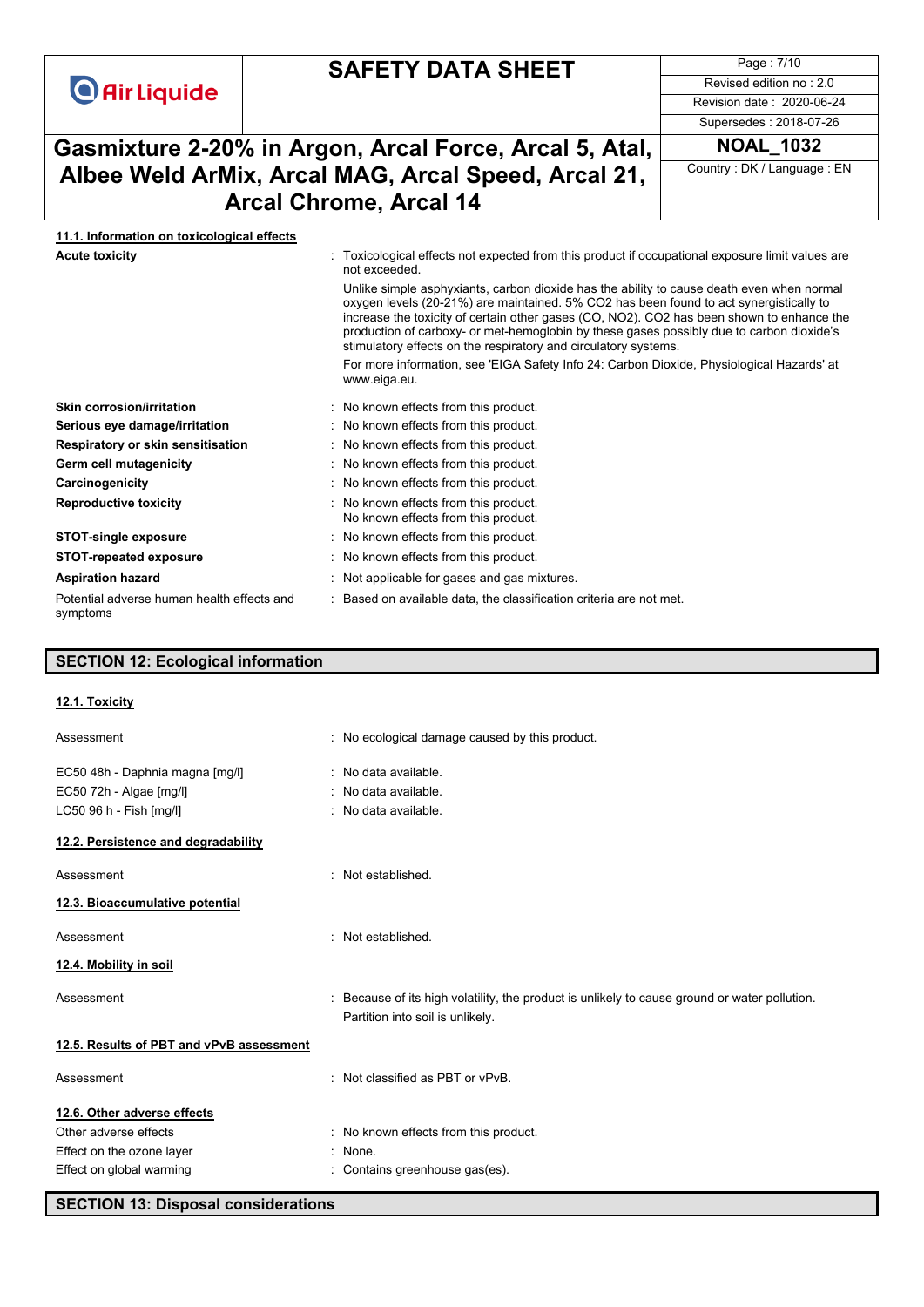|                                                                                       | <b>SAFETY DATA SHEET</b>                                                                                                                                                                                                                                                               | Page: 8/10                 |  |
|---------------------------------------------------------------------------------------|----------------------------------------------------------------------------------------------------------------------------------------------------------------------------------------------------------------------------------------------------------------------------------------|----------------------------|--|
| <b>O</b> Air Liquide                                                                  |                                                                                                                                                                                                                                                                                        | Revised edition no: 2.0    |  |
|                                                                                       |                                                                                                                                                                                                                                                                                        | Revision date: 2020-06-24  |  |
|                                                                                       |                                                                                                                                                                                                                                                                                        | Supersedes: 2018-07-26     |  |
|                                                                                       | Gasmixture 2-20% in Argon, Arcal Force, Arcal 5, Atal,                                                                                                                                                                                                                                 | <b>NOAL 1032</b>           |  |
|                                                                                       | Albee Weld ArMix, Arcal MAG, Arcal Speed, Arcal 21,                                                                                                                                                                                                                                    | Country: DK / Language: EN |  |
|                                                                                       | <b>Arcal Chrome, Arcal 14</b>                                                                                                                                                                                                                                                          |                            |  |
| 13.1. Waste treatment methods                                                         |                                                                                                                                                                                                                                                                                        |                            |  |
|                                                                                       | May be vented to atmosphere in a well ventilated place.<br>Do not discharge into any place where its accumulation could be dangerous.<br>Return unused product in original container to supplier.<br>: 16 05 05 : Gases in pressure containers other than those mentioned in 16 05 04. |                            |  |
| List of hazardous waste codes (from<br>Commission Decision 2000/532/EC as<br>amended) |                                                                                                                                                                                                                                                                                        |                            |  |
| 13.2. Additional information                                                          |                                                                                                                                                                                                                                                                                        |                            |  |
|                                                                                       | : External treatment and disposal of waste should comply with applicable local and/or national<br>regulations.                                                                                                                                                                         |                            |  |
| <b>SECTION 14: Transport information</b>                                              |                                                                                                                                                                                                                                                                                        |                            |  |
| 14.1. UN number                                                                       |                                                                                                                                                                                                                                                                                        |                            |  |
| UN-No.                                                                                | : 1956                                                                                                                                                                                                                                                                                 |                            |  |
| 14.2. UN proper shipping name                                                         |                                                                                                                                                                                                                                                                                        |                            |  |
| Transport by road/rail (ADR/RID)                                                      | COMPRESSED GAS, N.O.S. (Argon, Carbon dioxide)                                                                                                                                                                                                                                         |                            |  |
| Transport by air (ICAO-TI / IATA-DGR)                                                 | Compressed gas, n.o.s. (Argon, Carbon dioxide)                                                                                                                                                                                                                                         |                            |  |
| <b>Transport by sea (IMDG)</b>                                                        | COMPRESSED GAS, N.O.S. (Argon, Carbon dioxide)                                                                                                                                                                                                                                         |                            |  |
| 14.3. Transport hazard class(es)                                                      |                                                                                                                                                                                                                                                                                        |                            |  |
| Labelling                                                                             |                                                                                                                                                                                                                                                                                        |                            |  |
|                                                                                       | 2.2 : Non-flammable, non-toxic gases.                                                                                                                                                                                                                                                  |                            |  |
| Transport by road/rail (ADR/RID)                                                      |                                                                                                                                                                                                                                                                                        |                            |  |
| Class                                                                                 | $\therefore$ 2.                                                                                                                                                                                                                                                                        |                            |  |
| Classification code<br>Hazard identification number                                   | : 1A.<br>: 20.                                                                                                                                                                                                                                                                         |                            |  |
| <b>Tunnel Restriction</b>                                                             | $\pm$ E - Passage forbidden through tunnels of category E.                                                                                                                                                                                                                             |                            |  |
| Transport by air (ICAO-TI / IATA-DGR)                                                 |                                                                                                                                                                                                                                                                                        |                            |  |
| Class / Div. (Sub. risk(s))                                                           | : 2.2                                                                                                                                                                                                                                                                                  |                            |  |
| Transport by sea (IMDG)                                                               |                                                                                                                                                                                                                                                                                        |                            |  |
| Class / Div. (Sub. risk(s))<br>Emergency Schedule (EmS) - Fire                        | : 2.2<br>$: F-C.$                                                                                                                                                                                                                                                                      |                            |  |
| Emergency Schedule (EmS) - Spillage                                                   | $\therefore$ S-V.                                                                                                                                                                                                                                                                      |                            |  |
| 14.4. Packing group                                                                   |                                                                                                                                                                                                                                                                                        |                            |  |
| Transport by road/rail (ADR/RID)                                                      | : Not established.                                                                                                                                                                                                                                                                     |                            |  |
| Transport by air (ICAO-TI / IATA-DGR)                                                 | Not established.                                                                                                                                                                                                                                                                       |                            |  |
| Transport by sea (IMDG)                                                               | Not established.                                                                                                                                                                                                                                                                       |                            |  |
| 14.5. Environmental hazards                                                           |                                                                                                                                                                                                                                                                                        |                            |  |
| Transport by road/rail (ADR/RID)                                                      | None.                                                                                                                                                                                                                                                                                  |                            |  |
| Transport by air (ICAO-TI / IATA-DGR)                                                 | None.                                                                                                                                                                                                                                                                                  |                            |  |
| Transport by sea (IMDG)                                                               | None.                                                                                                                                                                                                                                                                                  |                            |  |

Page : 8/10

**Packing Instruction(s) 14.6. Special precautions for user**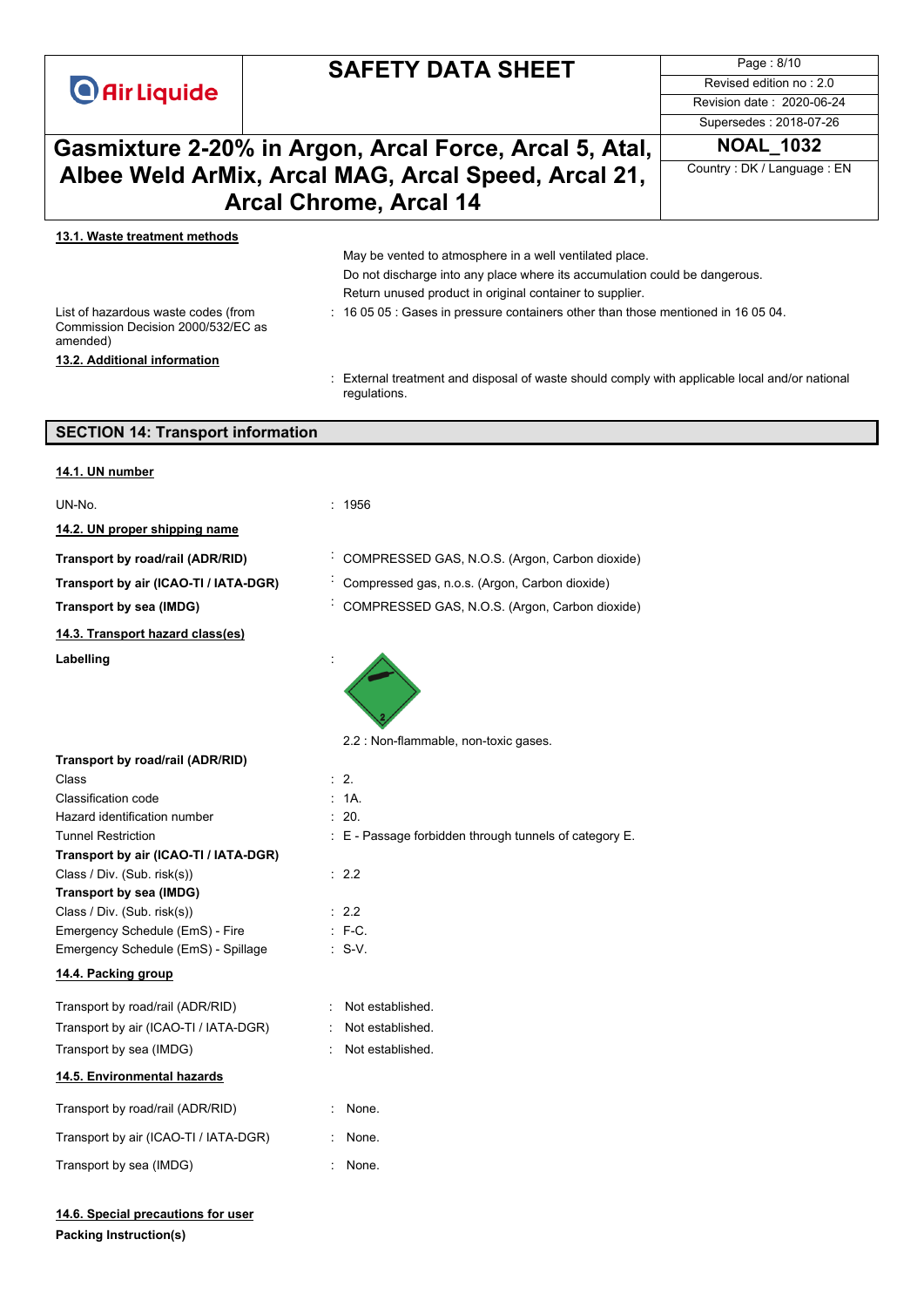## **SAFETY DATA SHEET**

Page : 9/10 Revised edition no : 2.0 Revision date : 2020-06-24

Supersedes : 2018-07-26

Country : DK / Language : EN

## **Gasmixture 2-20% in Argon, Arcal Force, Arcal 5, Atal, NOAL\_1032 Albee Weld ArMix, Arcal MAG, Arcal Speed, Arcal 21, Arcal Chrome, Arcal 14**

| Transport by road/rail (ADR/RID)      | : P200.                                                                                                                                  |  |
|---------------------------------------|------------------------------------------------------------------------------------------------------------------------------------------|--|
| Transport by air (ICAO-TI / IATA-DGR) |                                                                                                                                          |  |
| Passenger and Cargo Aircraft          | : 200.                                                                                                                                   |  |
| Cargo Aircraft only                   | : 200.                                                                                                                                   |  |
| Transport by sea (IMDG)               | : P200.                                                                                                                                  |  |
| Special transport precautions         | Avoid transport on vehicles where the load space is not separated from the driver's                                                      |  |
|                                       | compartment.                                                                                                                             |  |
|                                       | Ensure vehicle driver is aware of the potential hazards of the load and knows what to do in the<br>event of an accident or an emergency. |  |
|                                       | Before transporting product containers:                                                                                                  |  |
|                                       | - Ensure there is adequate ventilation.                                                                                                  |  |
|                                       | - Ensure that containers are firmly secured.                                                                                             |  |
|                                       | - Ensure valve is closed and not leaking.                                                                                                |  |
|                                       | - Ensure valve outlet cap nut or plug (where provided) is correctly fitted.                                                              |  |
|                                       | - Ensure valve protection device (where provided) is correctly fitted.                                                                   |  |
|                                       |                                                                                                                                          |  |

#### **14.7. Transport in bulk according to Annex II of Marpol and the IBC Code**

: Not applicable.

# **SECTION 15: Regulatory information**

#### **EU-Regulations 15.1. Safety, health and environmental regulations/legislation specific for the substance or mixture**

| Restrictions on use                                                                                             | : None.                                                                                                       |
|-----------------------------------------------------------------------------------------------------------------|---------------------------------------------------------------------------------------------------------------|
| Seveso Directive: 2012/18/EU (Seveso III)                                                                       | : Not covered.                                                                                                |
| <b>National regulations</b>                                                                                     |                                                                                                               |
| National legislation                                                                                            | : Ensure all national/local regulations are observed.                                                         |
|                                                                                                                 |                                                                                                               |
| <b>Denmark</b>                                                                                                  |                                                                                                               |
| Recommendations Danish Regulation                                                                               | Pregnant/breastfeeding women working with the product must not be in direct contact with the<br>t.<br>product |
| 15.2. Chemical safety assessment                                                                                |                                                                                                               |
| All the boundard and other concerns on the collection of a collection of the state of the state of the state of |                                                                                                               |

## No chemical safety assessment has been carried out.

I

| <b>SECTION 16: Other information</b> |                                                                                                                                                                                                                                                                                          |
|--------------------------------------|------------------------------------------------------------------------------------------------------------------------------------------------------------------------------------------------------------------------------------------------------------------------------------------|
| Indication of changes                | Revised safety data sheet in accordance with commission regulation (EU) No 453/2010.                                                                                                                                                                                                     |
| Data sources                         | : REGULATION (EC) No 1272/2008 OF THE EUROPEAN PARLIAMENT AND OF THE<br>COUNCIL of 16 December 2008 on classification, labelling and packaging of substances and<br>mixtures, amending and repealing Directives 67/548/EEC and 1999/45/EC, and amending<br>Regulation (EC) No 1907/2006. |